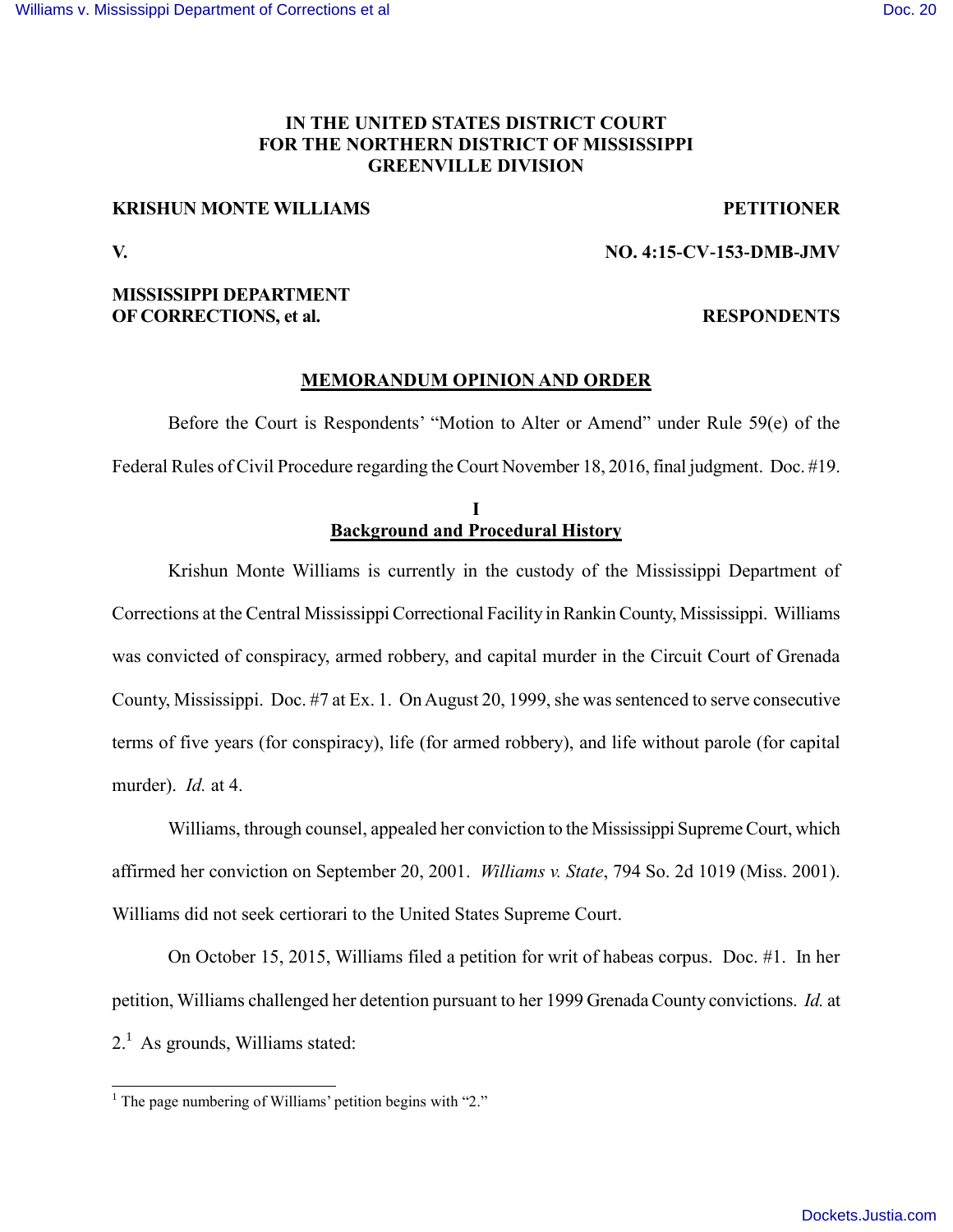| Ground One:   | I am with the United States                                                                             |
|---------------|---------------------------------------------------------------------------------------------------------|
| Ground Two:   | Bankrupt Act of 1933[.] Title 12 U.S.C. with emphasis                                                   |
| Ground Three: | Utilize my exemption under Title 12 with emphasis. I I am<br>with the United States                     |
| Ground Four:  | Utilizes my exemption under Title 12 with emphasis and I am<br>with the United States. See Amnesty Oath |

*Id.* at 6, 8–9, 11. Williams attached several documents to her petition, including one purporting to be an "AFFIDAVIT OF FACT" stating that she is "with the United States will be attending court in special appearance and will be acting in Propria Persona who will come in peace a non-belligerent, combative sentient Godly being," and an "AMNESTY OATH." *Id.* at 17, 18.

On February 18, 2016, United States Magistrate Judge Jane M. Virden ordered service of Williams' petition on Respondents. Doc. #5. Also in her order, Judge Virden ordered Respondents to "file [their] answer to this action, [and,] **along with [their] answer, full and complete transcripts of all proceedings** in the state courts of Mississippi arising from the charge of aggravated assault, murder, and two counts of armed robbery against the petitioner" no later than May 2, 2016." *Id*. The same day, Respondents acknowledged service of both Williams' petition and Judge Virden's order. Doc. #6.

On April 7, 2016, Respondents moved to dismiss Williams' petition "with prejudice for failure to state a claim or, in the alternative, as untimely pursuant to 28 U.S.C. § 2244(d).<sup>72</sup> Doc. #7 at 7. Williams' response in opposition was docketed as of April 18, 2016. Doc #8.<sup>3</sup> In her response,

<sup>&</sup>lt;sup>2</sup> Under Rule 4 of the rules governing habeas proceedings, a district court must dismiss the petition if it plainly appears from the petition and any attached exhibits that the petitioner is not entitled to relief. Rule 4, 28 U.S.C. foll. § 2254 (2015) ("If the petition is not dismissed, the judge must order the respondent to file an answer, motion, or other response within a fixed time, or to take other action the judge may order."). To the extent the Federal Rules of Civil Procedure are inconsistent with the statutory rules governing habeas proceedings, the Rules do not apply. Rule 12, 28 U.S.C. foll. § 2254; Fed. R. Civ. P. 81(a)(4), (4)(a). Here, the Court's order to file an answer pursuant to Rule 4 "effectively removed the general applicability of Fed.R.Civ.P. 56 to this action." *Henley v. Quarterman*, No. 3:06-CV-0237-P, 2007 WL 2890372, at \*2 n.4 (N.D. Tex. Sept. 28, 2007). Accordingly, the Court construed Respondents' motion as their answer. *See id.* ("[B]ecause the motion equates to an answer in all respects" other than its title, "the Court ... simply construe[s] the motion as respondent[s'] answer.").

 $3$  The response was received in Judge Virden's chambers on April 18, 2016, and by the Clerk of the Court's office on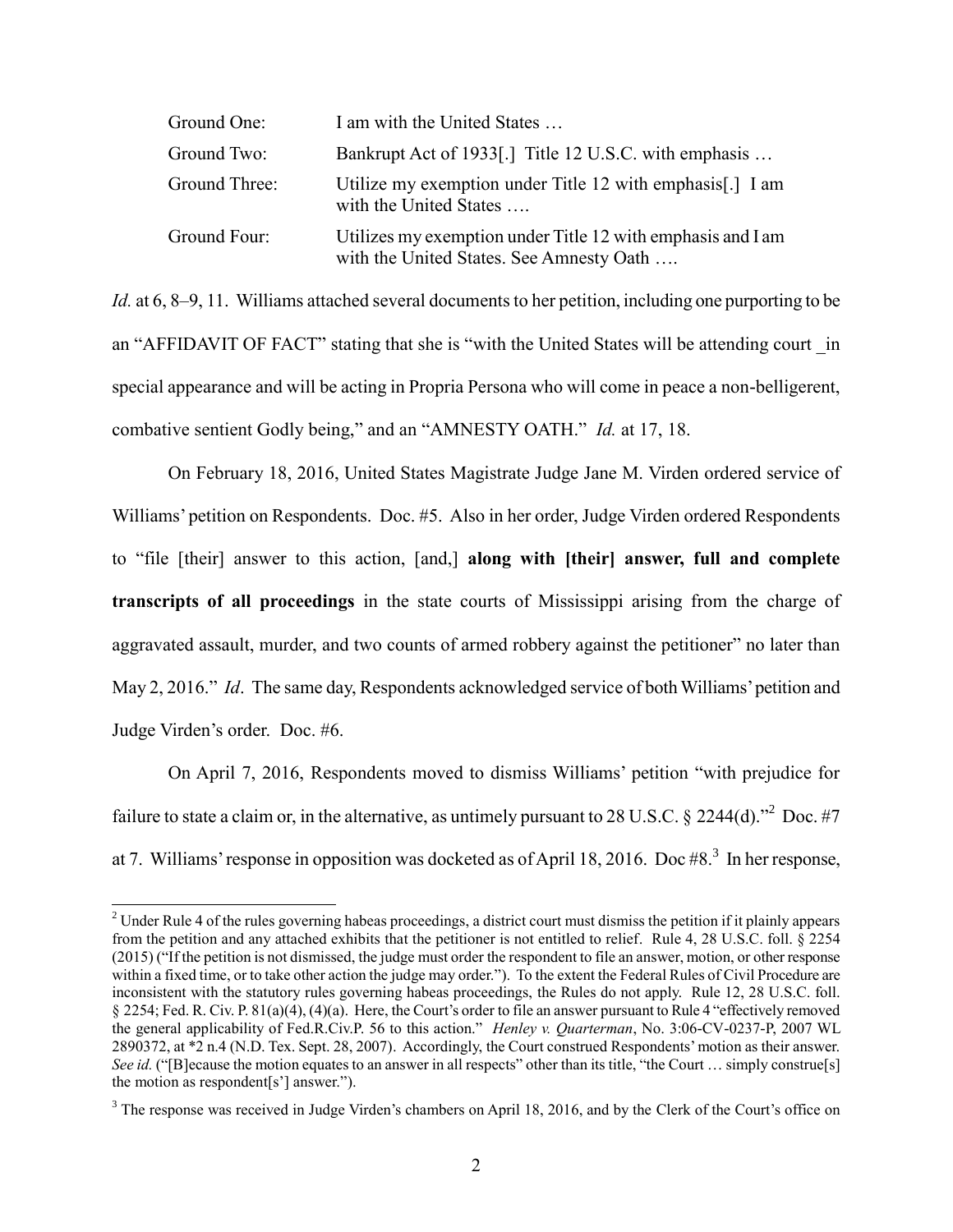Williams filed eight rambling, unintelligible, and incoherent papers, totaling dozens of pages. In one of her filings, Williams appears to suggest that in 1998, "Prosecutor and the Judge Send [sic] to these children; 'SEND A MESSAGE.'" Doc. #14. Overall, however, Williams appears to claim that, until she took an "amnesty oath" on June 10, 2015, she was a mentally incompetent infant and that since her oath, the infant has died and she is now an adult of sound mind who recently realized that she is in prison because she owes back taxes; she wishes to pay her back taxes so that she may be released.<sup>4</sup> Doc. #13. Respondents filed no reply.

On November 18, 2016, this Court issued a memorandum opinion and order, along with a final judgment, dismissing Williams' petition as unexhausted and time barred.<sup>5</sup> Doc.  $#16$ , 17. Noting that "Williams states that she did not 'exhaust … state remedies' for her Ground Three, or raise issues related to her Ground One and Ground Four in state collateral review, because she was 'non compos mentis,'" the Court held further that "insofar as Williams' petition at least shows that she may possibly suffer from *present* mental incompetence, and Respondents have failed to respond to Williams' allegation of past mental incompetence, such dismissal will be without prejudice." *Id.* at 4, 5.

On December 9, 2016, Respondents filed the instant motion, asking the Court to "alter or amend its judgment to dismiss Williams' petition **with** prejudice to correct what respondents submit is an error of law …." Doc. #19 at 2. Williams filed no response and the time to do so has expired.

April 25, 2016.

 $\overline{\phantom{a}}$ 

<sup>&</sup>lt;sup>4</sup> In most of her seven submissions to the Court since her response, Williams appears to attempt in various ways to pay back taxes. In two such submissions, she provides photocopies of a dollar bill and several coins. Doc. #10; Doc. #11. In another, she provides IRS Form 809, "Receipt for Payment of Taxes." Doc. #15. In yet another, she attaches what appears to be a monetary instrument.

 $<sup>5</sup>$  A certificate of appealability was denied. Doc. #18.</sup>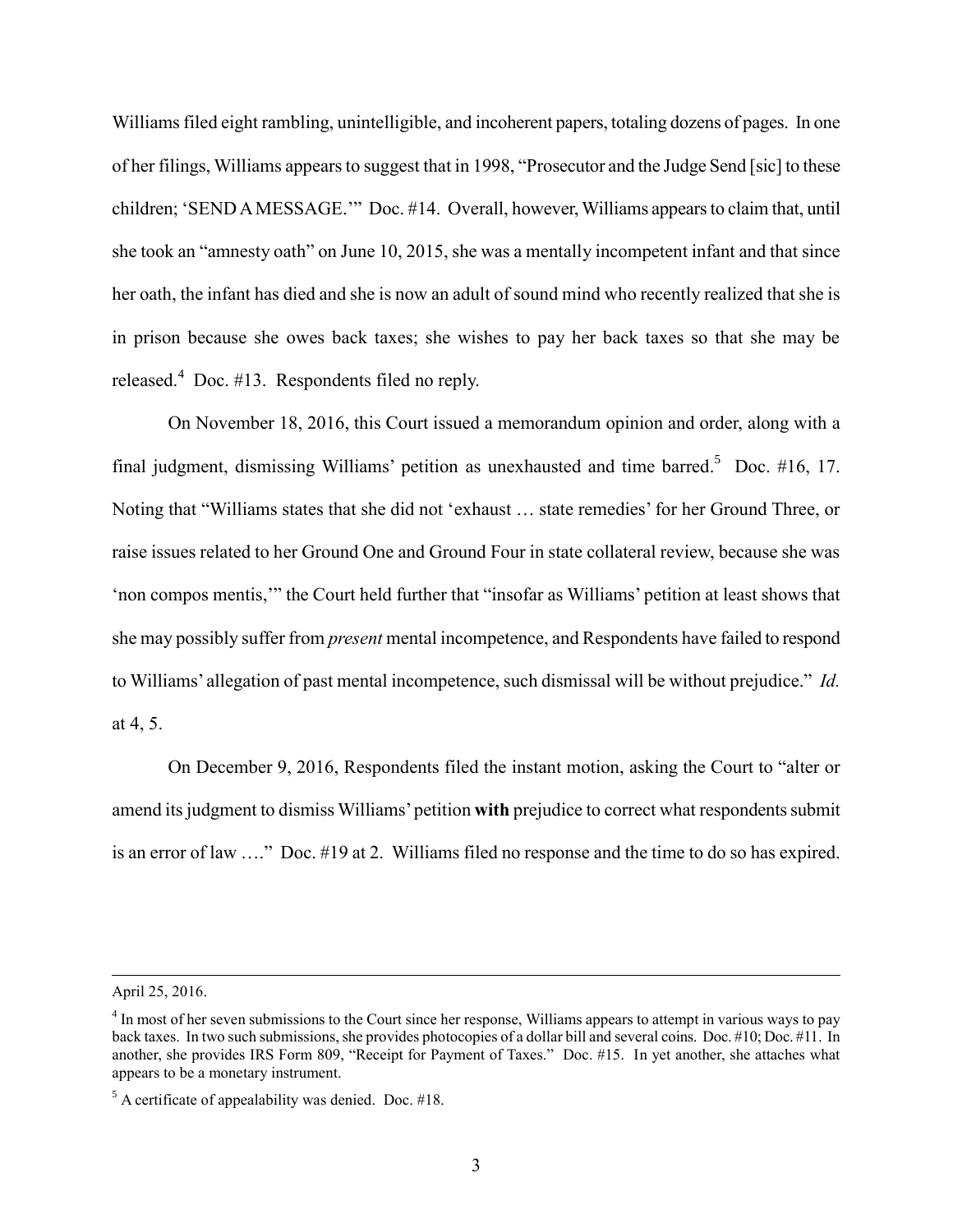### **II Applicable Law**

A motion under Rule 59(e) is timely where, as here, it is filed within twenty-eight days of entry of final judgment. Fed. R. Civ. P. 59(e). A motion to alter or amend judgment under Rule 59(e) may be granted only if there is: "(1) an intervening change in controlling law; (2) the availability of new evidence not previously available; or (3) the need to correct a clear error of law or prevent manifest injustice." *In re Benjamin Moore & Co.*, 318 F.3d 626, 629 (5th Cir. 2002). But, a Rule 59(e) motion "is not the proper vehicle for rehashing evidence, legal theories, or arguments that could have been offered or raised before the entry of judgment." *In re Deepwater Horizon*, 785 F.3d 986, 992 (5th Cir. 2015) (quoting *Templet v. HydroChem Inc.*, 367 F.3d 473, 478–79 (5th Cir. 2004)). "Whatever may be the purpose of Rule 59(e), it should not be supposed that it is intended to give an unhappy litigant one additional chance to sway the judge." *Stark v. Univ. of S. Miss.*, 8 F. Supp. 3d 825, 844 (S.D. Miss. 2014) (quoting *Nationwide Mut. Fire Ins. Co. v. Pham*, 193 F.R.D. 493, 494 (S.D. Miss. 2000)).

# **III Analysis**

In their motion:

Respondents respectfully request that this Court alter or amend the judgment to reflect that the instant petition be dismissed with prejudice for failure to raise a cognizable issue, or, in the alternative, with prejudice as untimely pursuant to 28 U.S.C. § 2244(d) or, alternatively, with prejudice as procedurally defaulted.

Doc. #19 at 11.

Upon review of the relevant law, the Court concludes that Williams failed to establish facts which would warrant equitable tolling and that, therefore, her petition was filed approximately thirteen years late. Under these circumstances, dismissal with prejudice is, and was, the proper course. *See, e.g., Collom v. Mississippi*, No. 3:12-cv-718, 2013 WL 1818467, at \*2 (S.D. Miss. Apr.